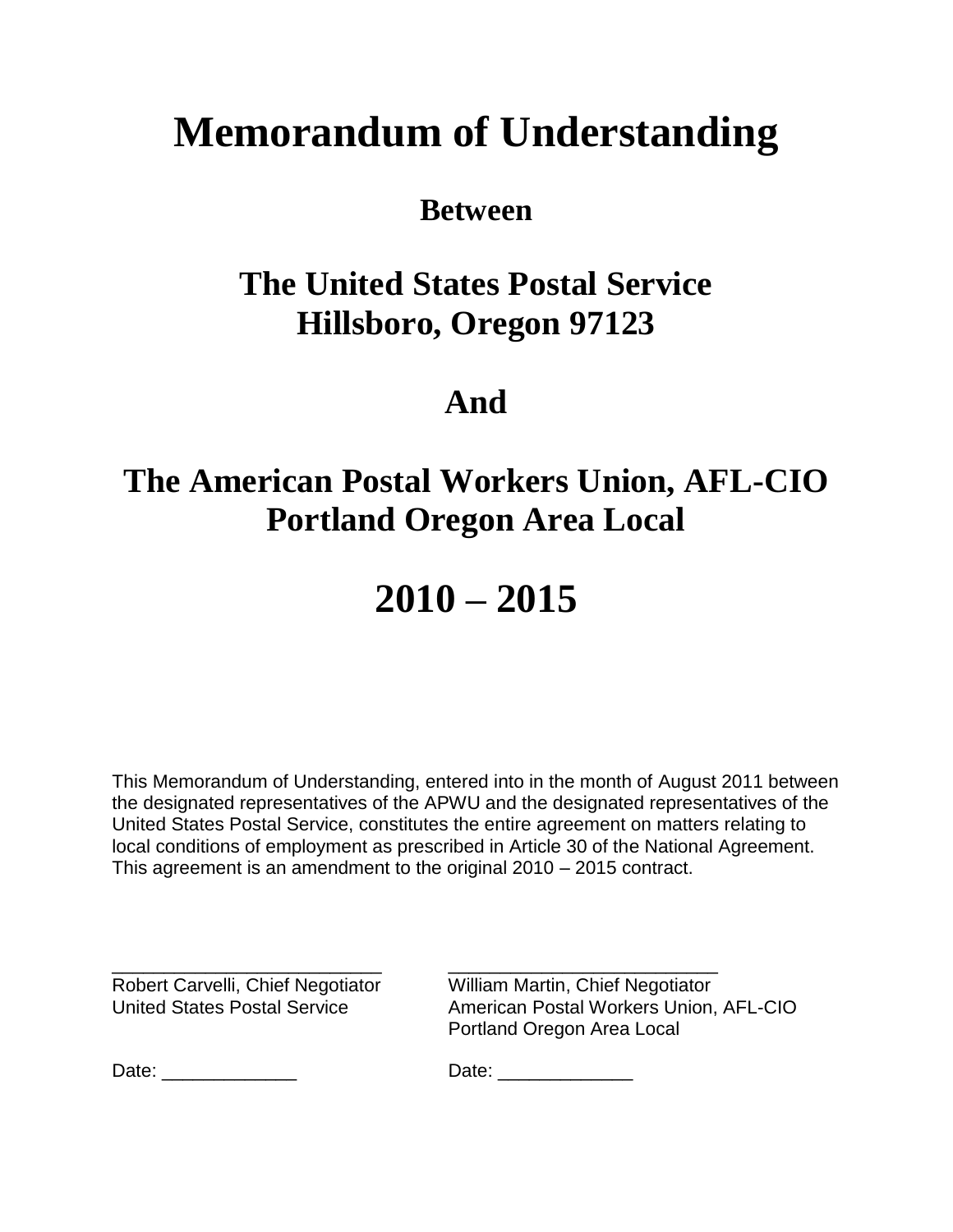| Item & Art #      | <b>Issue</b>                                                                                                                                                                                      |
|-------------------|---------------------------------------------------------------------------------------------------------------------------------------------------------------------------------------------------|
| Item 1<br>Art 8   | Additional or longer wash-up periods.                                                                                                                                                             |
| Item 2<br>Art 8   | The establishment of a regular work week of five days with either fixed or rotating<br>days off                                                                                                   |
| Item 14<br>Art 8  | Whether "Overtime Desired" lists shall be by section and/or tour                                                                                                                                  |
| Item 4<br>Art 10  | Formulation of local leave program                                                                                                                                                                |
| Item 5<br>Art10   | The duration of the choice vacation period (s)                                                                                                                                                    |
| Item 6<br>Art 10  | The determination of the beginning day of an employee's vacation period.                                                                                                                          |
| Item 7<br>Art 10  | Whether employees at their option may request two selections during the choice<br>vacation period, in units of 5 or 10 days.                                                                      |
| Item 8<br>Art 10  | Whether jury duty and attendance at National or State Conventions shall be<br>charged to the choice vacation period.                                                                              |
| Item 9<br>Art 10  | Determination of the maximum number of employees who shall receive leave each<br>week during the choice vacation period.                                                                          |
| Item 10<br>Art10  | The issuance of official notices to each employee of the vacation schedule<br>approved for such employee.                                                                                         |
| Item 11<br>Art10  | Determination of the date and means of notifying employees of the beginning of<br>the new leave year                                                                                              |
| Item 12<br>Art 10 | The procedures for submission of applications for annual leave during other than<br>the choice vacation period.                                                                                   |
| Item 20<br>Art 10 | The determination as to whether annual leave to attend Union activities requested<br>prior to determination of the choice vacation schedule is to be part of the total<br>choice vacation period. |
| Item 13<br>Art 11 | The method of selecting employees to work on a holiday.                                                                                                                                           |
| Item 18<br>Art 12 | Identification of assignments comprising a section, when it is proposed to reassign<br>within an installation employees excess to the needs of a section                                          |
| Item 15<br>Art 13 | The number of light duty assignments within each craft or occupational group to be<br>reserved for temporary or permanent light duty assignments                                                  |
| Item 16<br>Art 13 | The method to be used in reserving Light Duty assignments so that no regularly<br>member of the regular work force will be adversely affected                                                     |
| Item 17<br>Art 13 | Identification of assignments that are to be considered light duty within each craft<br>represented in the office                                                                                 |
| Item 3<br>Art 14  | Guidelines for the curtailment or termination of postal operations to conform to<br>orders of local authorities or as local conditions warrant because of emergency<br>conditions                 |
| Item 19<br>Art 20 | The assignment of employee parking spaces                                                                                                                                                         |
| Item 21           | Other items subject to local negotiations as provided in the craft provisions of the<br>agreement                                                                                                 |
| Item 22           | Local implementation relating to seniority, reassignments and posting                                                                                                                             |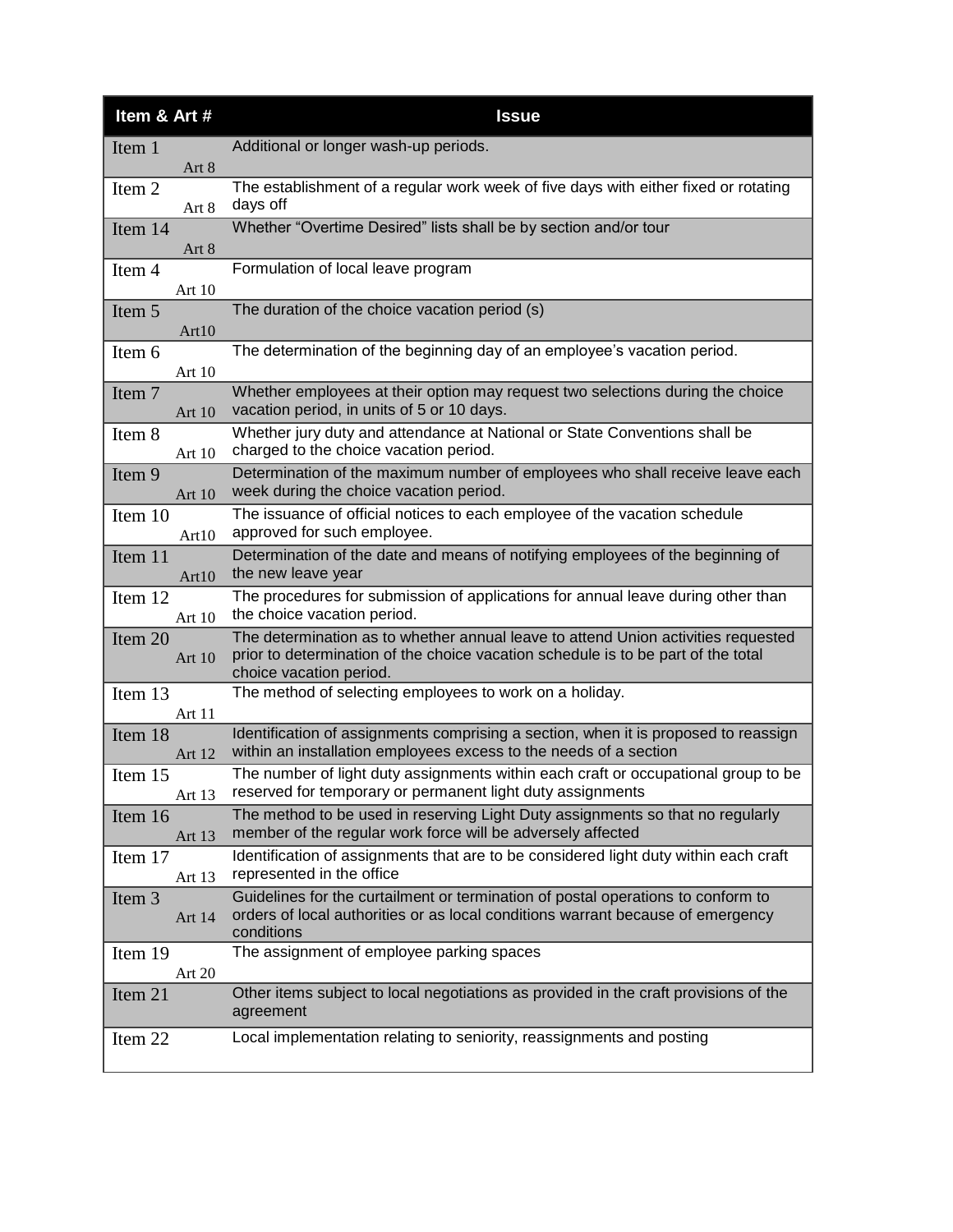#### **ARTICLE 8 – HOURS OF WORK**

#### **Item 1 – Additional or longer wash-up periods**

Reasonable wash-up time shall be granted to all employees. Management shall comply with all USPS directives regarding wash-ups for biochemical and infectious disease.

#### **Item 2 – The establishment of a regular work week of five days with either fixed or rotating days off**

The regular work week for employees shall have fixed days off or rotating days at the option of the successful bidder. Management shall give the Union advance information on any proposed permanent change in the work week, including any change in daily work hours of work (whether for an individual assignment, all assignments in the work shift, or group in the work shift).

#### **Item 14 – Whether "Overtime Desired" lists shall be by section and/or tour**

An Overtime Desired List for each craft shall be posted for two (2) weeks prior to the beginning of each calendar quarter. The list shall provide columns for regular overtime, penalty overtime and non-scheduled day overtime. Employee preferences as to the number of hours worked and/or non scheduled day will be honored if possible, based on work conditions. A separate rotation will be maintained for non-scheduled days.

The Maintenance Craft list shall provide for employees to sign by occupational group and level.

Overtime will be posted on Wednesday schedule whenever possible. When the need for overtime is unforeseen, notification will be provided to the employee (s) as soon as possible.

#### **ARTICLE 10 – LEAVE**

#### **Item 4 – Formulation of local leave program**

#### Section 1 – Total Vacation Period

The total vacation period will begin with the first week of January and continue through the last week in November.

#### Section 2 – Full Weeks

During the Annual Leave signing period employees' selections must be in units of full basic work weeks.

#### Section 3 – Leave Schedules

There will be one leave schedule for each craft represented by the APWU. The Maintenance Craft leave schedule will provide for leave sign-up by tour and level for personnel assigned to Custodial services and Building services.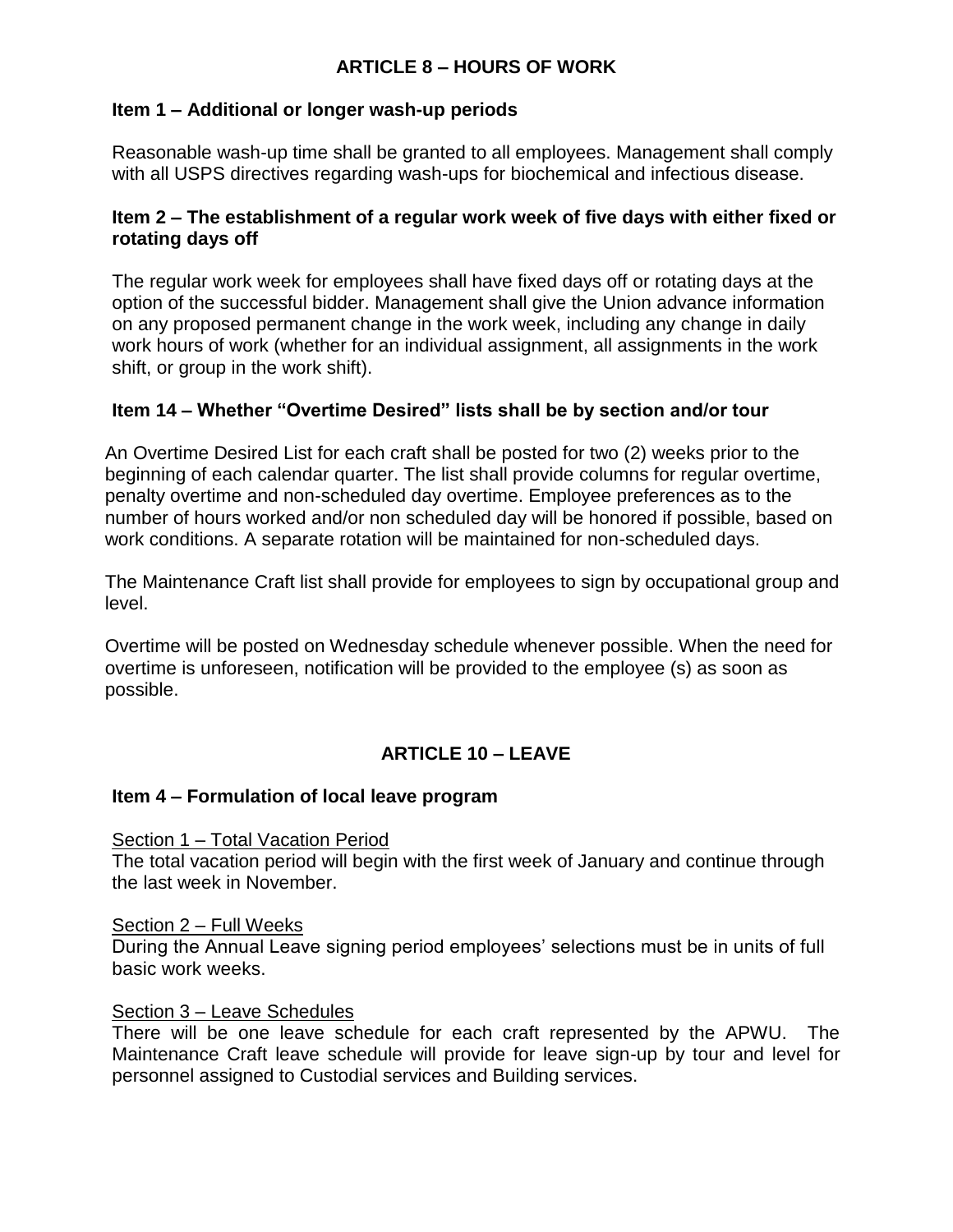#### Section 4 – Presentation Procedures

Both parties agree to cooperate in order to complete the Annual Leave sign-ups in the most expeditious manner possible. It is agreed that the union will manage the circulation of the annual leave sign-up calendar for the office.

Vacation sign-ups will be by seniority and commence on the 1<sup>st</sup> day of November. All signing for scheduled vacation shall be completed prior to the beginning of the New Year. The employee shall be responsible for predetermining the vacation period(s) desired. Recognizing that there may be times when an employee will not be ready to make his/her selection upon request, the employee shall be given fourty-eight (48) hours to decide. Should that selection not me made within this time frame, such employee will be bypassed. Bypassed employee(s) shall be allowed to sign in available periods after the employee who has been notified it is their turn to sign.

In the event that an employee will be on leave during his/her selection vacation sign-up, such employee must leave a prioritized list of their desired weeks.

#### Section 5 – Taking Leave as Scheduled

Employees are expected to take their scheduled annual leave during the week signed for, unless some unforeseen emergency condition prevents them from doing so.

#### Section 6 - Withdrawing

If an employee needs to withdraw from the vacation period signed for on the leave schedule, notification shall be submitted to management as soon as practicable. The management representative will provide notice to the APWU designee. The vacated period (s) shall be posted for bid as soon as they become vacant, if possible for ten (10) days. The vacated period (s) will be granted on the basis of seniority beginning with the employee junior to the employee vacating the period with the required earned annual leave.

Periods vacated due to resignations and/or retirements shall also be posted as soon as they become vacant.

#### Section 7 - Trades

Trading of vacation periods will not be allowed.

#### **Item 5 – The duration of the choice vacation period (s)**

The choice vacation period shall run from the first full week in May through the second week of October, plus Oregon Public Schools spring break week and Thanksgiving week.

#### **Item 6 – The determination of the beginning day of an employee's vacation period**

- 1. The employee's vacation period shall start on Monday and run through Sunday inclusive. Exceptions may be granted by agreement among the employee, the Union representative and the Employer.
- 2. No employee will be required to work overtime on either their non-scheduled day (s) off prior to or following scheduled leave. However, an employee may submit a written statement that he/she will volunteer to work overtime.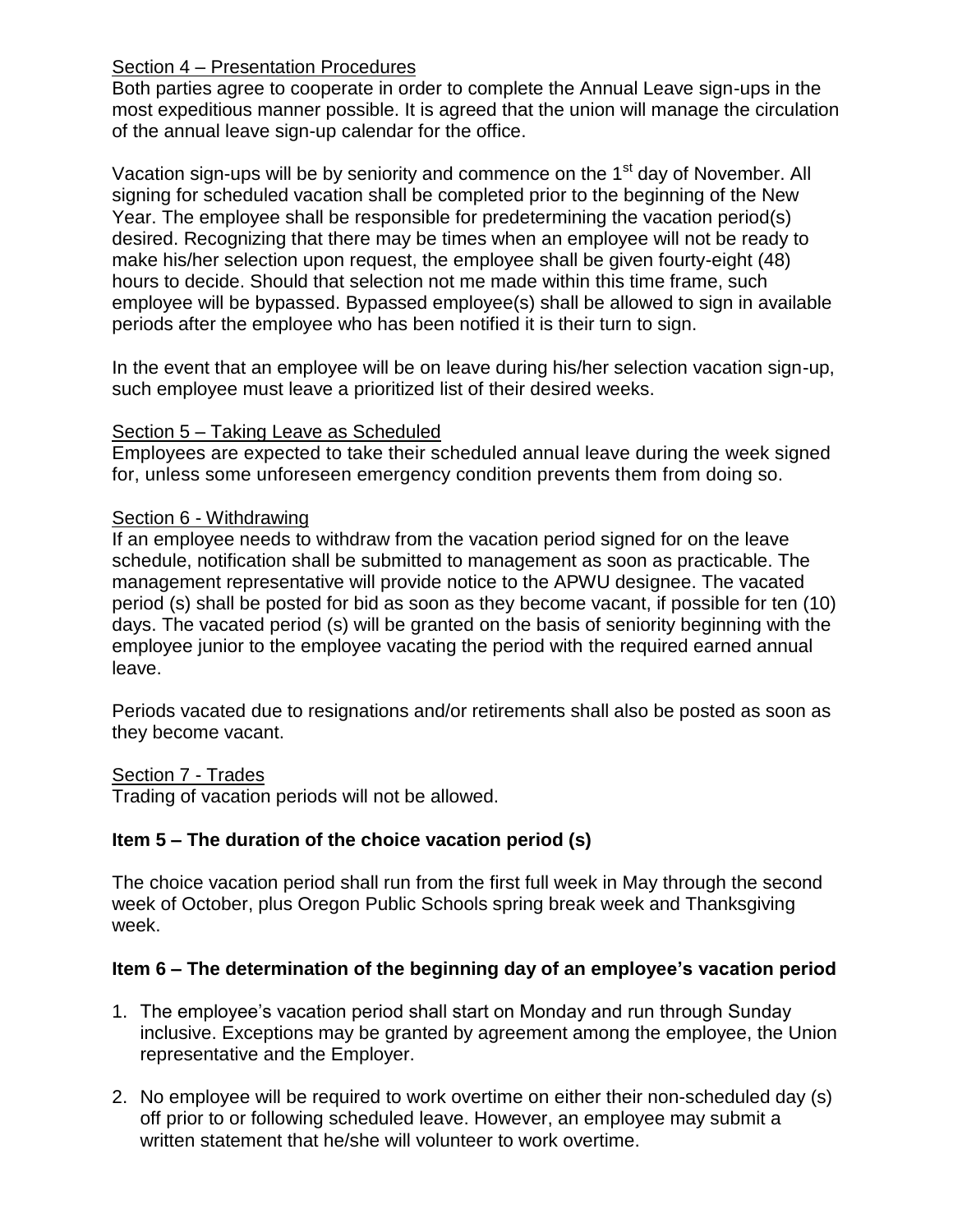#### **Item 7 – Whether employees at their option may request two selections during the choice vacation period, in units of 5 or 10 days.**

During the first round of signing by seniority for annual leave:

- 1. Employees who earn 13 days annual leave per year may, at their option, sign for up to ten (10) days of continuous leave or may sign for two (2) selections of full weeks during the choice vacation period, the total not to exceed ten (10) days.
- 2. Employees who earn 20 to 26 days annual leave per year may, at their option, sign for up to fifteen (15) days of continuous annual leave or may sign for two (2) selections, the total not to exceed fifteen (15) days.

#### **Item 8 – Whether jury duty and attendance at National or State Conventions shall be charged to the choice vacation period**

#### 1. Convention Leave

Attendance at State and National APWU Conventions shall not be charged to the choice vacation period.

#### 2. Jury Duty

Employees on jury duty will not have this time charged to the choice vacation period.

#### **Item 9 – Determination of the maximum number of employees who shall receive leave each week during the choice vacation period**

At least two (2) Clerks will be granted leave each week during the Choice Vacation Period. At least one (1) Maintenance Craft employee will be granted leave during each week in the Choice Vacation Period.

#### **Item 10 – The issuance of official notices to each employee of the vacation schedule approved for such employee**

The signing of the annual leave roster shall be recognized as the official notification of scheduled leave. The posting of the leave schedule shall provide employees notice of their vacation schedule. It is agreed that the union will manage the circulation of the annual leave sign-up calendar for the office.

#### **Item 11 – Determination of the date and means of notifying employees of the beginning of the new leave year**

The employer shall post on the official craft bulletin board the schedule for the next annual leave year no later than October 1st.

#### **Item 12 – The procedures for submission of applications for annual leave during other than the choice vacation period**

#### A. Second Annual Leave Sign-Up

During the second leave sign-up go around, clerks will be allowed to sign-up for their remaining earned leave balance for that year, in units of not less than one (1) week, on any remaining slots.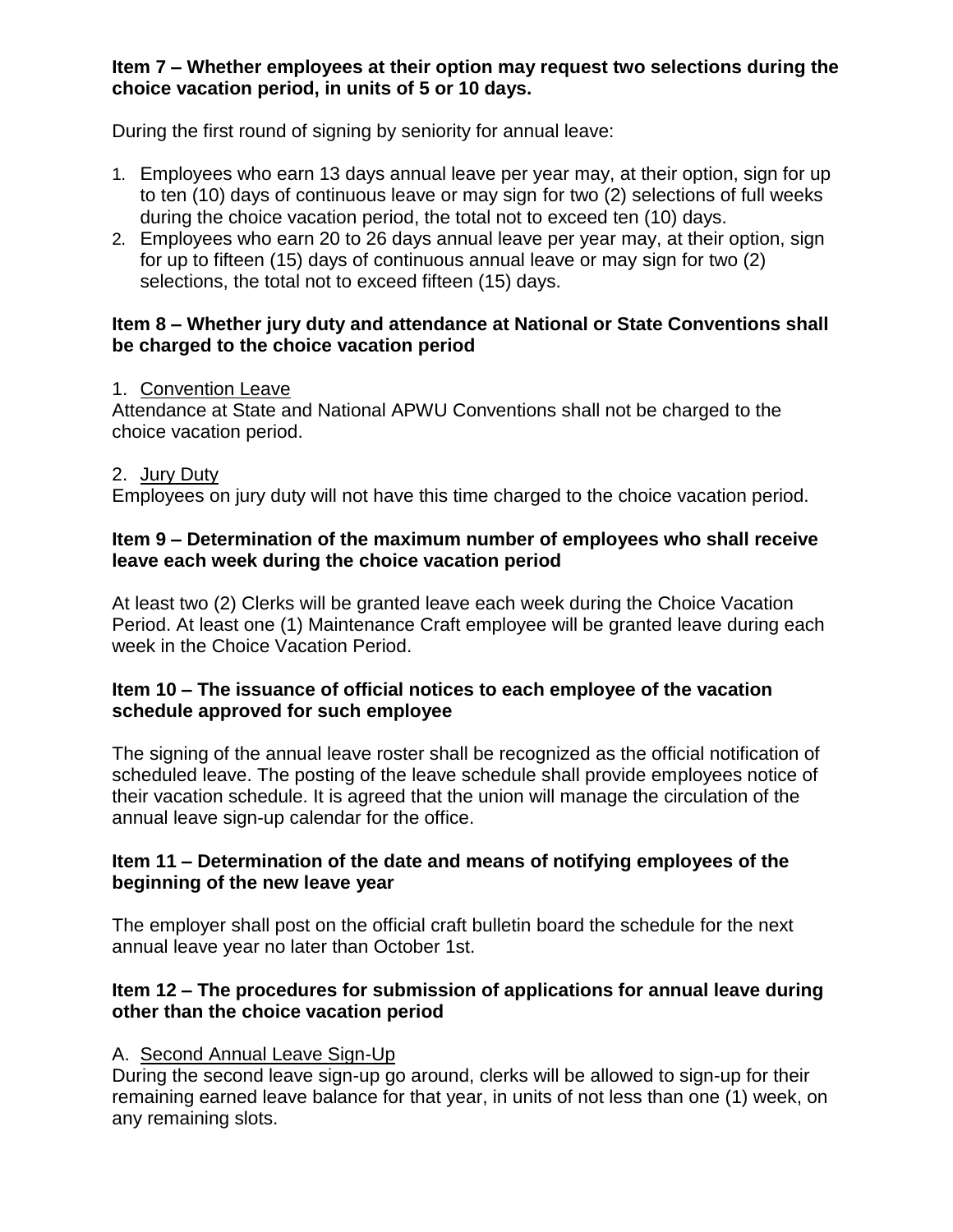#### B. Application for Other Annual leave

After all employees have had all of the opportunities to schedule their vacations for the following year, any additional needs of the employee shall be in accordance with the following procedures:

- 1. Signing for full weeks of annual leave remaining on the schedule list shall be granted on a first-come, first-serve basis.
- 2. For advanced request of up to one (1) week, the employee will submit a PS Form 3971 directly to the Postmaster or his/her designee. The Postmaster or his/her designee will determine subject to working conditions, whether or not the employee can be granted the leave and shall inform the employee as soon as possible, but in no event later than the end of tour on the work day of the Employee and/or the Postmaster (or designee) following the day on which the request was made. Where no action was taken within this period, the request for such period must be approved provided it was submitted (7) days in advance.
- 3. Awarding of annual and/or leave without pay, in amounts of less than eight (8) hours on a daily basis shall be on a first-come first- serve basis and shall be handled independently of scheduled annual leave.

#### C. Leave Documentation

Employees must submit leave request on PS Form 3971 for all leave scheduled or incidental before the employee goes on leave, except for emergency leave. The employee must submit a duplicate copy if he/she wishes a written response for their records

#### **Item 20 – Whether annual leave to attend Union activities requested prior to determination of the choice vacation schedule is to be part of the choice vacation period.**

Annual leave to attend Union activities shall be part of the choice vacation period.

#### **ARTICLE 11 – HOLIDAYS**

#### **Item 13 – The method of selecting employees to work on a holiday**

#### Section 1

To determine which employees wish to volunteer to work during the holiday scheduling period, management will post lists for employees to sign for two (2) weeks prior to the posting of the holiday schedule.

#### Section 2

Employees shall be scheduled in accordance with the following. Non volunteers shall not be utilized prior to scheduling of all other volunteers to the maximum extent possible, even if the payment of overtime is required. The pecking order must be followed regardless of whether the scheduling will result in an employee(s) receiving penalty pay.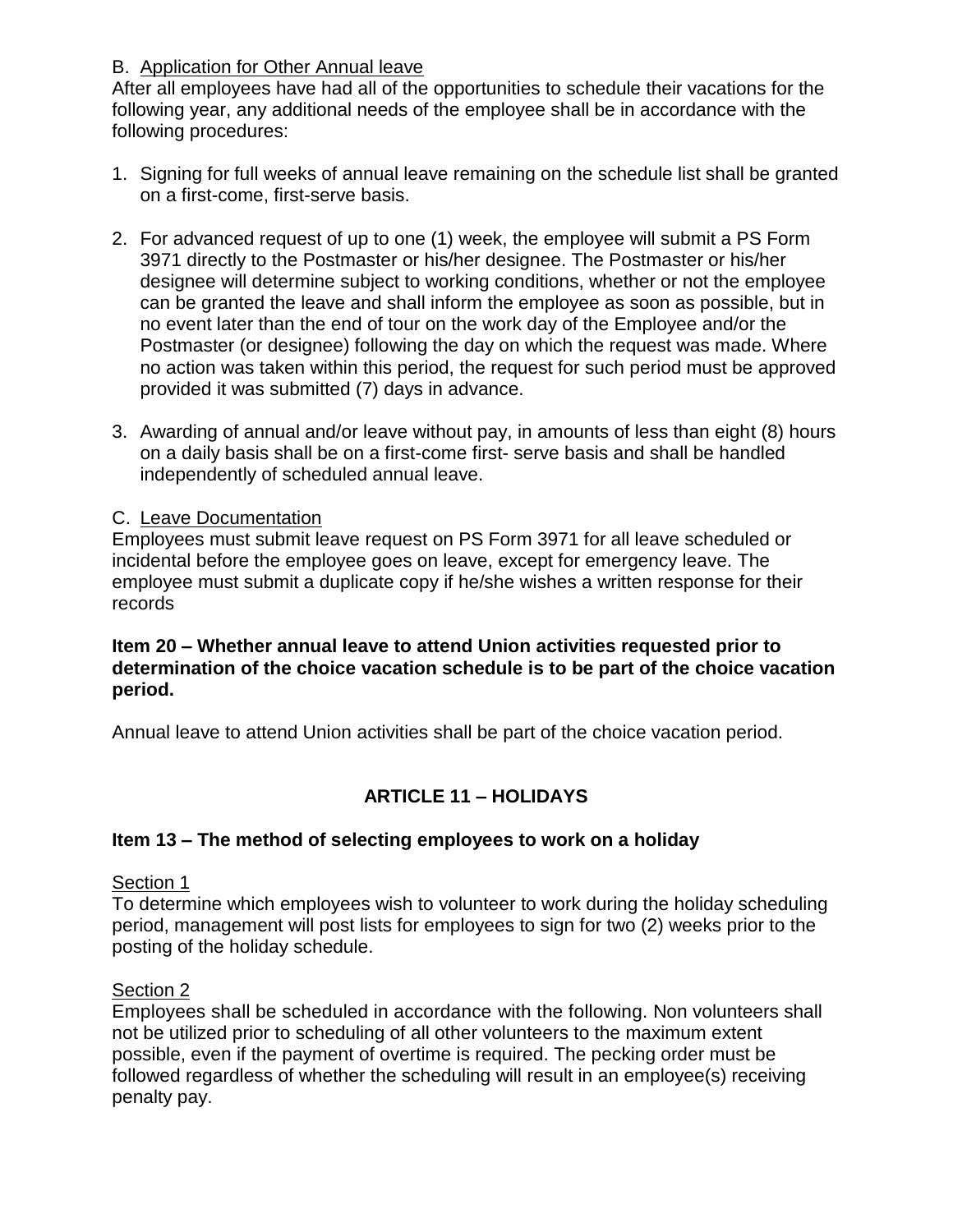- 1. All Full-time and Part-Time Regular employees who possess the necessary skills and have volunteered to work on their holiday or their designated holiday, by seniority.
- 2. Postal Support Employees to the extent possible, who have volunteered to work, by seniority.
- 3. Postal Support Employees who have not volunteered to work by inverse seniority.
- 4. All other Full-time and Part-Time Regular employees who possess the necessary skills and have volunteered to work on their non-scheduled day, by seniority.
- 5. Full-time and Part-Time Regular employees who do not volunteer on what would otherwise be their holiday or designated holiday, by inverse seniority.
- 6. All other Full-time and Part-Time Regular employees who do not volunteer on what would otherwise be their non-scheduled day, by inverse seniority.

#### Section 3

Employees on light/limited duty will be scheduled to work in accordance with the above order provided the work is within their restrictions. No employee shall be scheduled to work on his/her holiday in conjunction with scheduled Annual Leave unless he/she volunteers by signing the holiday list.

#### **ARTICLE 12 – PRINCIPALS OF REASSIGNMENT**

#### **Item 18 – Identification of assignments comprising a section, when it is proposed to reassign within an installation employees excess to the needs of a section**

The entire installation shall comprise a section for purposes relating to this section, under the provisions of Article 12.

#### **ARTICLE 13 – LIGHT DUTY**

#### **Item 15 – Number of light duty assignments to be reserved**

The number of light duty assignments within the Clerk craft to be reserved for temporary or permanent light duty assignment will be determined through discussion and meetings between the Union and Management.

#### **Item 16 – The method to be used in reserving Light Duty assignments**

Light duty assignments shall be defined as assignments adapted to an individuals physical limitations and shall be those most similar to the employees regular assignment, based upon the employees qualifications and upon the medical restrictions as stated by a licensed physician.

#### **Item 17 – Identification of assignments that are to be considered light duty within each craft represented in the office**

The following assignments may be considered for light duty in accordance with the employees medical restrictions:

- a. Auxiliary office duties, secretarial functions.
- b. Postmarking, canceling, and facing mail.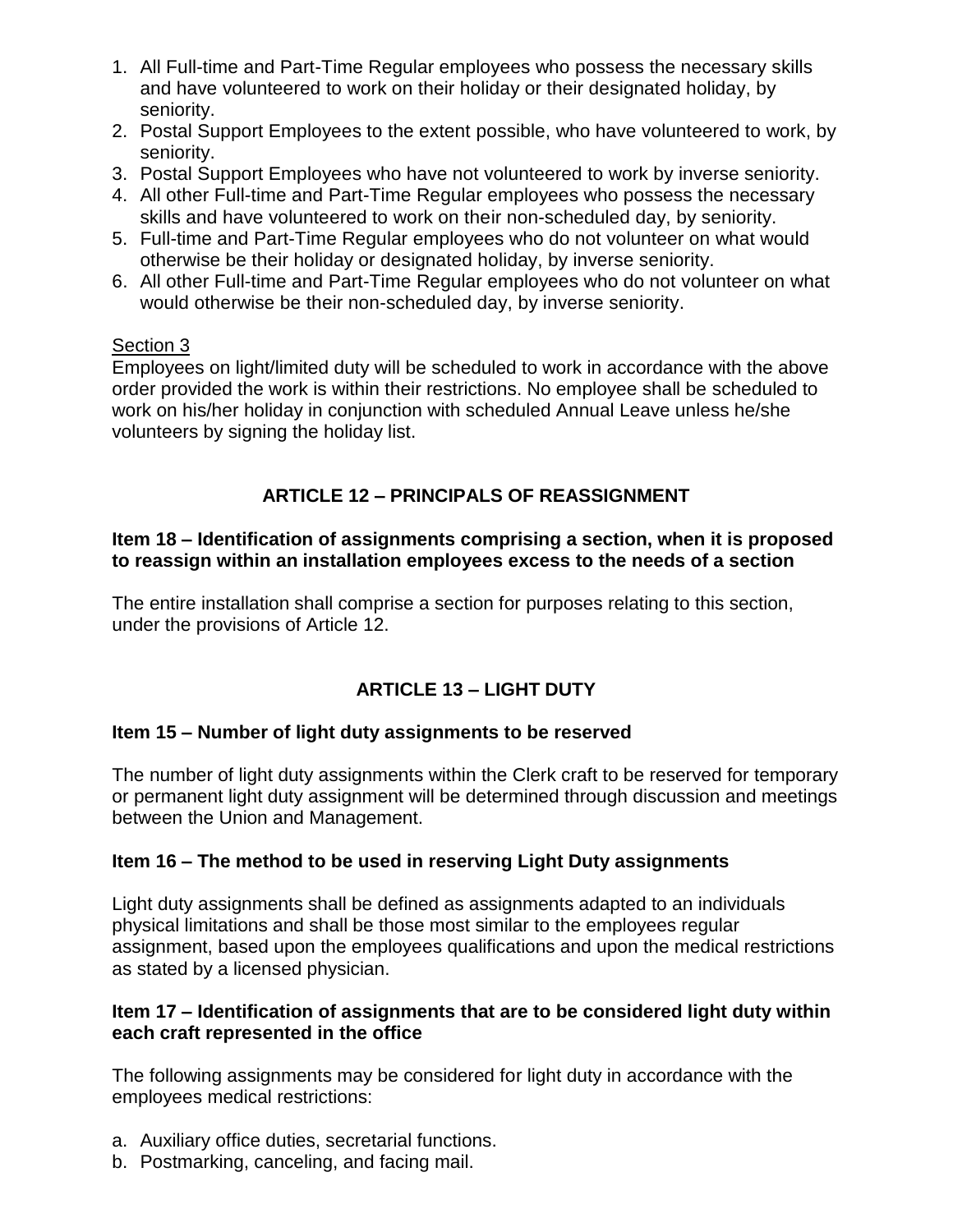- c. Letter case distribution.
- d. Miss-throw case distribution.
- e. Auxiliary window duties.
- f. Box section distribution.
- g. Any other Clerk Craft assignment that management determines to be in compliance with the employees restrictions.
- h. Assignments to other than Clerk Craft duties, if there is no reasonable Clerk Craft work available to meet the needs of the employee.

#### **ARTICLE 14 – SAFETY AND HEALTH**

#### **Item 3 – Guidelines of Curtailment or Termination or Postal Operations**

If Management is contemplating the possible curtailment or termination of operations, it shall keep the employees advised of the general state of those deliberations. The local union official shall also be notified as soon as practicable.

All decisions made will be with the utmost regard to the safety and welfare of postal employees.

Management will supply the Union with an updated copy of the Hillsboro Post Office Emergency Contingency Plan as they become available.

#### **ARTICLE 20 – PARKING**

#### **Item 19 – The assignment of employee parking spaces**

Parking for craft employees will be on an office wide seniority basis.

#### **Item 21 – Other items subject to local negotiations**

#### 1. Bulletin Boards

A bulletin board shall be assigned for the use of the APWU in each facility.

#### 2. Postal Support Employees

The Union shall be notified whenever a Postal Support Employee is qualified for window duties.

When the opportunity exists to opt for one or more vacancies the assignment(s) shall be posted on the official bulletin board for a period of no less than 10 days unless otherwise agreed to by the Union and Management. The Postal Support Employee shall notify the Postmaster or their designee and receipt of the notification shall be given to the employee. The Union shall be notified of all assignments to be filled by opting.

#### 3. Form 1723

Management shall prepare in advance Form 1723 for all 204b assignments and forward a copy to the Union. Effective June 2012 Form 1723 shall also reflect the supervisor or vacancy relieved.

#### **Item 22 – Local implementation**